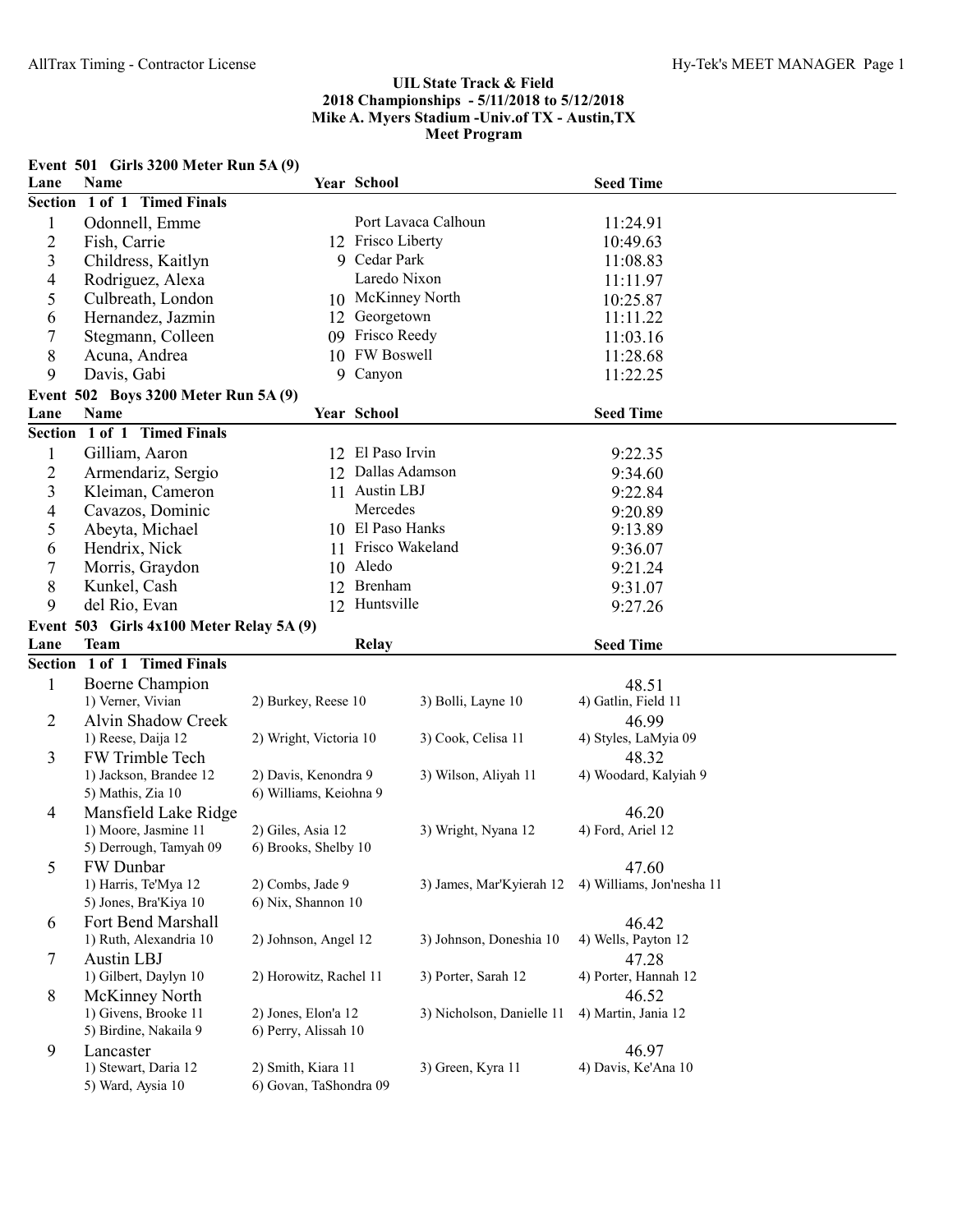# **Event 504 Boys 4x100 Meter Relay 5A (9)**

| Lane                | <b>Team</b>                                          |                                             | Relay                    | <b>Seed Time</b>             |  |
|---------------------|------------------------------------------------------|---------------------------------------------|--------------------------|------------------------------|--|
| <b>Section</b>      | 1 of 1 Timed Finals                                  |                                             |                          |                              |  |
| 1                   | Port Arthur Memorial                                 |                                             |                          | 41.39                        |  |
|                     | 1) Odoms, Micheal 11                                 | 2) Brown, Ireon 10                          | 3) Hines, Elijah 12      | 4) Laday, Gregory 12         |  |
| $\overline{2}$      | Humble                                               |                                             |                          | 41.36                        |  |
|                     | 1) Miles, Jarvis 11                                  | 2) Johnson, Jaden 11                        | 3) Gilmore, Ian 10       | 4) Booker, Jordan 12         |  |
| 3                   | Lancaster                                            |                                             |                          | 41.12                        |  |
|                     | 1) Washington, Dekedrick 11 2) Bradford, Kevontre 10 |                                             | 3) Jackson, Tylin 11     | 4) Dibbles, Andre 10         |  |
|                     | 5) Davis, Camron 09                                  | 6) Lewis, Jaylen 12                         |                          |                              |  |
| $\overline{4}$      | Fort Bend Marshall                                   |                                             |                          | 40.72                        |  |
|                     | 1) Stubblefield, Bryson 10                           | 2) Achane, Devon 10                         | 3) King, Korey 11        | 4) Labome, Sylvester 10      |  |
| 5                   | Mansfield Legacy                                     |                                             |                          | 40.93                        |  |
|                     | 1) Smith, Jais 12                                    | 2) Adeyi, Ife 11                            | 3) Chin, Michael 12      | 4) Holmes, DeMauryon 12      |  |
|                     | 5) Burton, Kadeem 12                                 | 6) Watkins, Jordan 10                       |                          |                              |  |
| 6                   | Angleton                                             |                                             |                          | 41.08                        |  |
|                     | 1) Hawkins, Evrin                                    | 2) Bowie, Chris                             | 3) Ross, My'Kell         | 4) Williams, Tamerik         |  |
| 7                   | Denton Ryan                                          |                                             |                          | 41.47                        |  |
|                     | 1) Rucker, Jordan 12<br>5) Smith, Tray 10            | 2) Nwosu, Stanley 11<br>6) Jordan, Chris 11 | 3) Bowman, Billy 9       | 4) Walker, TJ 11             |  |
|                     | FW Trimble Tech                                      |                                             |                          |                              |  |
| 8                   | 1) Williams, Isom 11                                 | 2) Everly, Keishawn 12                      | 3) Woodard, Gabriel 11   | 41.57<br>4) Brawner, Paul 12 |  |
|                     | 5) Lopez, Brayant 10                                 |                                             |                          |                              |  |
| 9                   | Richmond Foster                                      |                                             |                          | 41.39                        |  |
|                     | 1) Smith, Jaden                                      | 2) Asenuga, Wesley                          | 3) Badmus, Tolulope      | 4) Young, Christian          |  |
|                     | Event 505 Girls 800 Meter Run 5A (9)                 |                                             |                          |                              |  |
| Lane                | <b>Name</b>                                          | Year School                                 |                          | <b>Seed Time</b>             |  |
|                     |                                                      |                                             |                          |                              |  |
|                     | Section 1 of 1 Timed Finals                          |                                             |                          |                              |  |
|                     |                                                      | 12                                          | El Paso Burges           |                              |  |
| $\mathbf{1}$        | Alcantar, Itzel                                      | 9                                           | Marble Falls             | 2:17.07<br>2:10.01           |  |
| 2                   | Goggans, Bailey                                      | 9                                           | Canyon                   | 2:16.50                      |  |
| 3<br>$\overline{4}$ | Davis, Gabi<br>West, Isabella                        |                                             | 11 Frisco Wakeland       |                              |  |
| 5                   | DeMaio, Maryn                                        | 11                                          | Georgetown               | 2:16.27<br>2:15.89           |  |
|                     |                                                      |                                             | 09 Bridgeland            |                              |  |
| 6<br>$\tau$         | Lake, Eliana                                         |                                             | CC Calallen              | 2:15.20<br>2:14.12           |  |
| 8                   | Barrington, Brooke<br>Stephens, Maddy                |                                             | 11 Dallas Highland Park  | 2:13.82                      |  |
| 9                   | Chris-Rotimi, Ife                                    |                                             | <b>Richmond Foster</b>   | 2:15.52                      |  |
|                     |                                                      |                                             |                          |                              |  |
| Lane                | Event 506 Boys 800 Meter Run 5A (9)<br>Name          | Year School                                 |                          | <b>Seed Time</b>             |  |
|                     | Section 1 of 1 Timed Finals                          |                                             |                          |                              |  |
| $\mathbf{1}$        | Abeyta, Michael                                      |                                             | 10 El Paso Hanks         | 1:55.15                      |  |
| $\overline{c}$      | Williams, Collin                                     |                                             | Richmond Foster          | 1:54.46                      |  |
| 3                   | Stuart, Clayton                                      | 12                                          | College Station A&M Cons | 1:56.05                      |  |
| 4                   | Williams, Marquell                                   | 12                                          | Huntsville               | 1:56.32                      |  |
| 5                   | Evans, Dylan                                         | 11                                          | Frisco Heritage          | 1:54.85                      |  |
| 6                   | Kalsu, Bryce                                         |                                             | 12 Dripping Springs      | 1:53.27                      |  |
| 7                   | Wise, Christopher                                    |                                             | Richmond Foster          | 1:53.78                      |  |
| 8                   | Newsome, Cooper                                      | 11                                          | Amarillo                 | 1:55.93                      |  |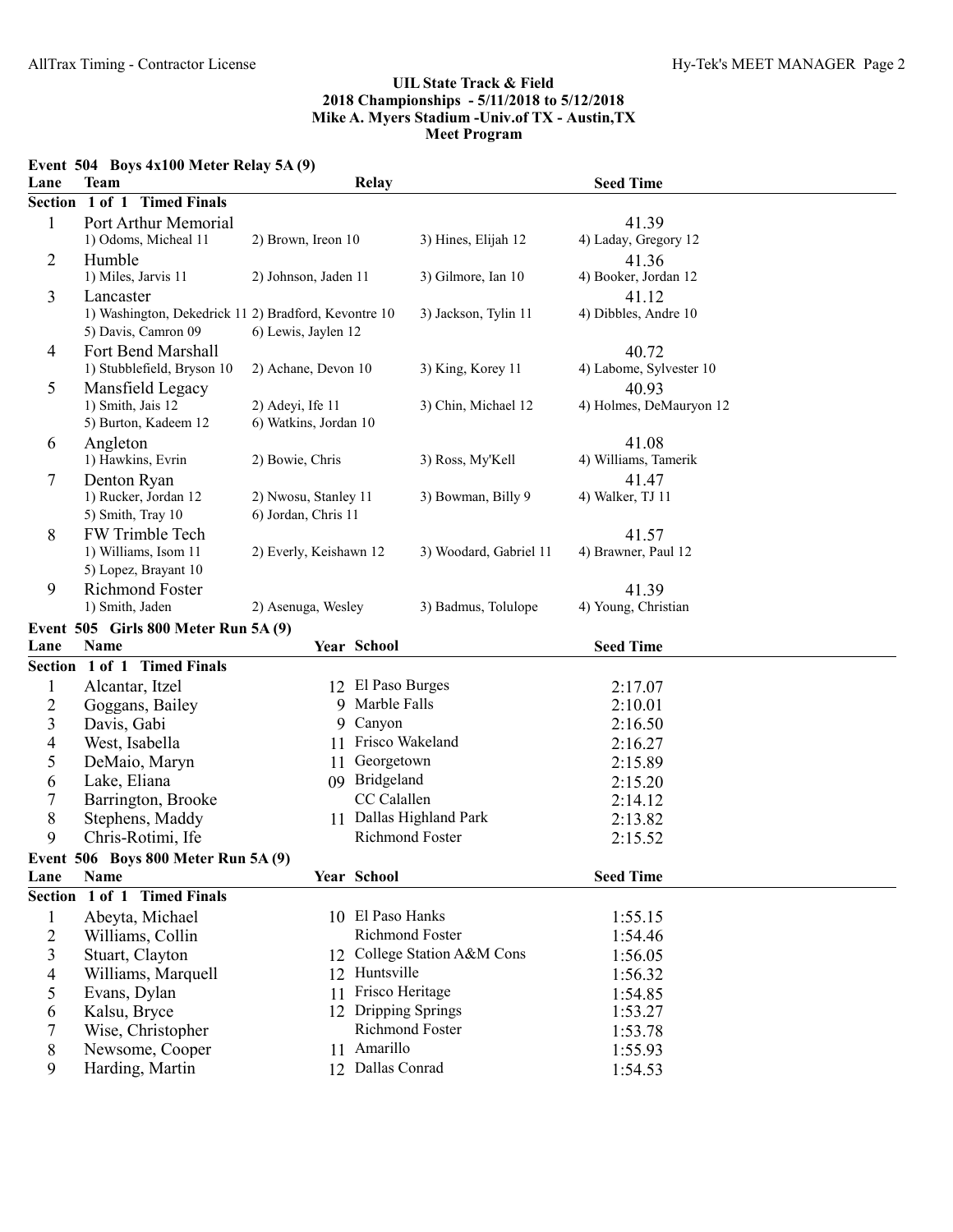|                  | Event 507 Girls 100 Meter Hurdles 5A (9) |    |                              |                  |  |
|------------------|------------------------------------------|----|------------------------------|------------------|--|
| Lane             | <b>Name</b>                              |    | Year School                  | <b>Seed Time</b> |  |
|                  | Section 1 of 1 Timed Finals              |    |                              |                  |  |
| $\mathbf{1}$     | Biggs, Hannah                            |    | 12 Dripping Springs          | 15.57            |  |
| $\overline{2}$   | Guardado, Teralyn                        |    | 11 New Caney                 | 14.88            |  |
| 3                | Olantunji, Precious                      |    | 10 FW South Hills            | 14.95            |  |
| 4                | Watkins, Simone                          |    | 11 Frisco                    | 14.18            |  |
| 5                | Williams, Sydnee                         |    | 09 Manvel                    | 14.36            |  |
| 6                | Holland, Kelaysia                        |    | 9 Denton Braswell            | 14.95            |  |
| $\boldsymbol{7}$ | Redding, Ryleigh                         |    | Victoria West                | 15.41            |  |
| 8                | Williams, Maniah                         |    | 09 Mansfield Lake Ridge      | 14.89            |  |
| 9                | Smith, Kiara                             |    | 11 Lancaster                 | 14.71            |  |
|                  | Event 508 Boys 110 Meter Hurdles 5A (9)  |    |                              |                  |  |
| Lane             | <b>Name</b>                              |    | Year School                  | <b>Seed Time</b> |  |
|                  | Section 1 of 1 Timed Finals              |    |                              |                  |  |
|                  |                                          |    |                              |                  |  |
| 1                | Gibson, Garrett                          |    | 12 Mont Belvieu Barbers Hill | 14.00            |  |
| $\overline{c}$   | Smith, Terry                             |    | 11 Frisco Independence       | 14.19            |  |
| 3                | Holland, Dalton                          | 11 | Mont Belvieu Barbers Hill    | 14.18            |  |
| 4                | Teer, Robert                             | 12 | Arlington Seguin             | 13.68            |  |
| 5                | Houston-Shepard, Dominick                |    | 11 Fort Bend Marshall        | 13.86            |  |
| 6                | Franco, Nathan                           |    | 10 FW Chisholm Trail         | 14.40            |  |
| 7                | Wright, Justin                           |    | 12 Dripping Springs          | 14.93            |  |
| 8                | Anomneze, Daniel                         |    | Rosenberg Lamar Consolidated | 15.22            |  |
| 9                | Jones, Infant                            |    | 11 El Paso Parkland          | 14.73            |  |
|                  |                                          |    |                              |                  |  |
|                  | Event 509 Girls 100 Meter Dash 5A (9)    |    |                              |                  |  |
| Lane             | Name                                     |    | Year School                  | <b>Seed Time</b> |  |
|                  | Section 1 of 1 Timed Finals              |    |                              |                  |  |
| $\mathbf{1}$     |                                          |    | 12 Mansfield Lake Ridge      | 11.85            |  |
|                  | Ford, Ariel                              |    | Lamar Fulshear               |                  |  |
| $\overline{c}$   | Hill, Taylor                             |    | 10 Sherman                   | 12.63            |  |
| 3                | Bullard, Bria                            |    | 9 FW Trimble Tech            | 11.80            |  |
| 4                | Davis, Kenondra                          |    | 12 Lockhart                  | 11.55            |  |
| 5                | Thompson, Xavia                          |    |                              | 12.59            |  |
| 6                | Rowe, Kelly                              |    | 12 Mansfield Lake Ridge      | 11.66            |  |
| 7                | Gurode, Rajer                            |    | 09 Bryan                     | 11.92            |  |
| 8                | Giles, Sadi                              | 12 | Sherman                      | 11.75            |  |
| 9                | West, Arianna                            |    | 12 Humble                    | 11.94            |  |
|                  | Event $510$ Boys 100 Meter Dash $5A(9)$  |    |                              |                  |  |
| Lane             | Name                                     |    | Year School                  | <b>Seed Time</b> |  |
|                  | Section 1 of 1 Timed Finals              |    |                              |                  |  |
| $\mathbf{1}$     | Scott, Jaleel                            |    | 10 Austin LBJ                | 10.92            |  |
| $\overline{2}$   | Foster-Hooks, Z'Antyler                  | 12 | Corsicana                    | 10.85            |  |
| 3                | Bean, Jason                              | 12 | Mansfield Lake Ridge         | 10.58            |  |
| 4                | Smith, Jais                              | 12 | Mansfield Legacy             | 10.50            |  |
| 5                | Stubblefield, Bryson                     | 10 | Fort Bend Marshall           | 10.74            |  |
| 6                | Everly, Keishawn                         |    | 12 FW Trimble Tech           | 10.43            |  |
| 7                | Asenuga, Wesley                          |    | Richmond Foster              | 10.65            |  |
| 8<br>9           | Texada, Seth<br>Price, Xzavia            |    | 11 Grapevine<br>12 FW Dunbar | 10.76<br>10.73   |  |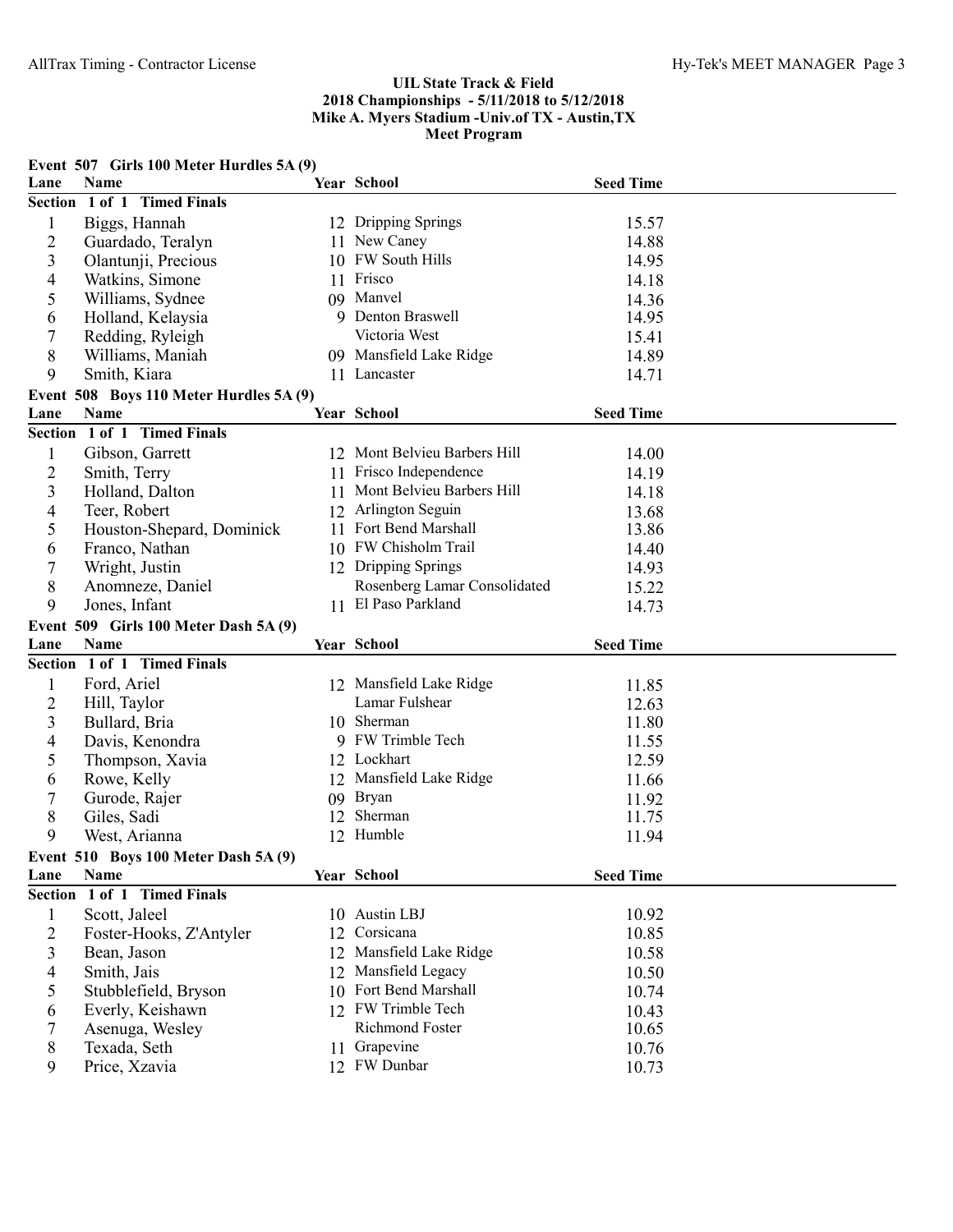|  | Event $511$ Girls $4x200$ Meter Relay $5A(9)$ |
|--|-----------------------------------------------|
|  |                                               |

| Lane           | <b>Team</b>                                      | <b>Relay</b>                                                                |                          | <b>Seed Time</b>              |
|----------------|--------------------------------------------------|-----------------------------------------------------------------------------|--------------------------|-------------------------------|
| <b>Section</b> | 1 of 1 Timed Finals                              |                                                                             |                          |                               |
| $\mathbf{1}$   | McKinney North                                   |                                                                             |                          | 1:38.32                       |
|                | 1) Givens, Brooke 11                             | 2) Nicholson, Danielle 11                                                   | 3) Birdine, Nakaila 9    | 4) Jones, Elon'a 12           |
|                | 5) McCain, Dayle 10                              | 6) Bailey, Jada 10                                                          |                          |                               |
| $\overline{2}$ | Victoria West                                    |                                                                             |                          | 1:42.57                       |
|                | 1) Redding, Ryleigh                              | 2) Smith, Alyssa                                                            | 3) Reynolds, Casey       | 4) Velasquez, Mariana         |
| 3              | Lancaster                                        |                                                                             |                          | 1:38.02                       |
|                | 1) Stewart, Daria 12                             | 2) Davis, Ke'Ana 10                                                         | 3) Ward, Aysia 10        | 4) Green, Kyra 11             |
|                | 5) Smith, Kiara 11                               | 6) Govan, TaShondra 09                                                      |                          |                               |
| $\overline{4}$ | <b>Austin LBJ</b>                                |                                                                             |                          | 1:40.15                       |
|                | 1) Gilbert, Daylyn 10                            | 2) Porter, Sarah 12                                                         | 3) Porter, Hannah 12     | 4) Anyatonwu, Caroline 11     |
| 5              | Mansfield Lake Ridge                             |                                                                             |                          | 1:35.85                       |
|                | 1) Moore, Jasmine 11                             | 2) Wright, Nyana 12                                                         | 3) Ford, Ariel 12        | 4) Rowe, Kelly 12             |
|                | 5) Giles, Asia 12                                | 6) Brooks, Shelby 10                                                        |                          |                               |
| 6              | Port Arthur Memorial                             |                                                                             |                          | 1:39.79                       |
|                | 1) Gorrer, Coreyanna 10                          | 2) Duhon, Aniya 11                                                          | 3) Cabarras, Zykirra 10  | 4) Wilson, Capri 10           |
| 7              | FW Dunbar                                        |                                                                             |                          | 1:41.51                       |
|                | 1) James, Mar'Kyierah 12                         | 2) Combs, Jade 9                                                            | 3) Harris, Te'Mya 12     | 4) Williams, Jon'nesha 11     |
|                | 5) Jones, Bra'Kiya 10                            | 6) Nix, Shannon 10                                                          |                          |                               |
| 8              | Lubbock Monterey                                 |                                                                             |                          | 1:43.02                       |
|                | 1) Quigley, Dezaray 12                           | 2) Naylor, Yazari 10                                                        | 3) King, Alexis 11       | 4) Hicks, Zi'Nasia 11         |
|                | 5) Towner, Jalia 10                              | 6) Brooks, Zyandrious 10                                                    |                          |                               |
| 9              | Fort Bend Willowridge                            |                                                                             |                          | 1:39.99                       |
|                |                                                  | 1) McBride-Davis, Karis 09 2) Christopher, Cynai-Ree 093) Watson, Nekiah 11 |                          | 4) Ellis, Jessica 11          |
|                | Event 512 Boys 4x200 Meter Relay 5A (9)          |                                                                             |                          |                               |
| Lane           | <b>Team</b>                                      | <b>Relay</b>                                                                |                          | <b>Seed Time</b>              |
|                | Section 1 of 1 Timed Finals                      |                                                                             |                          |                               |
| 1              | N Richland Hills Birdville                       |                                                                             |                          | 1:28.13                       |
|                | 1) Sterling, Dylan 12                            | 2) Tucker, Christopher 12                                                   | 3) Franklin, Derrius 12  | 4) Bostick, Andreas 12        |
|                |                                                  |                                                                             |                          |                               |
| $\overline{2}$ |                                                  |                                                                             |                          |                               |
|                | 5) Bilsbury, Stephen 11                          | 6) Northey, Brendton 11                                                     |                          |                               |
|                | Alice                                            |                                                                             |                          | 1:27.93                       |
|                | 1) Espinoza, Orlando                             | 2) Moore, Weston                                                            | 3) Chapa, Sean           | 4) Molina, Sean               |
| 3              | Lancaster                                        |                                                                             |                          | 1:24.73                       |
|                | 1) Washington, Dekedrick 11 2) Jackson, Tylin 11 |                                                                             | 3) Bradford, Kevontre 10 | 4) Dibbles, Andre 10          |
|                | 5) Davis, Camron 09                              | 6) Aromaye, DaYan 09                                                        |                          |                               |
| $\overline{4}$ | Mansfield Legacy                                 |                                                                             |                          | 1:24.40                       |
|                | 1) Chin, Michael 12                              | 2) Smith, Jais 12                                                           | 3) Adeyi, Ife 11         | 4) Holmes, DeMauryon 12       |
|                | 5) Burton, Kadeem 12                             | 6) Watkins, Jordan 10                                                       |                          |                               |
| 5              | Fort Bend Marshall                               |                                                                             |                          | 1:24.78                       |
|                | 1) Campbell, Dalevon 11                          | 2) King, Korey 11                                                           | 3) Thomas, Henry 12      | 4) Achane, Devon 10           |
| 6              | Angleton                                         |                                                                             |                          | 1:26.84                       |
|                | 1) Hawkins, Evrin                                | 2) Ross, My'Kell                                                            | 3) Bowie, Chris          | 4) Williams, Tamerik          |
| 7              | Denton Ryan                                      |                                                                             |                          | 1:27.21                       |
|                | 1) Allen, DJ 10                                  | 2) Walker, TJ 11                                                            | 3) Dove, Tauskie 12      | 4) Nwosu, Stanley 11          |
|                | 5) Jordan, Chris 11                              | 6) Smith, Tray 10                                                           |                          |                               |
| 8              | Port Arthur Memorial                             |                                                                             |                          | 1:25.15                       |
| 9              | 1) Laday, Gregory 12<br>Crosby                   | 2) Odoms, Micheal 11                                                        | 3) Hines, Elijah 12      | 4) Brown, Ireon 10<br>1:25.79 |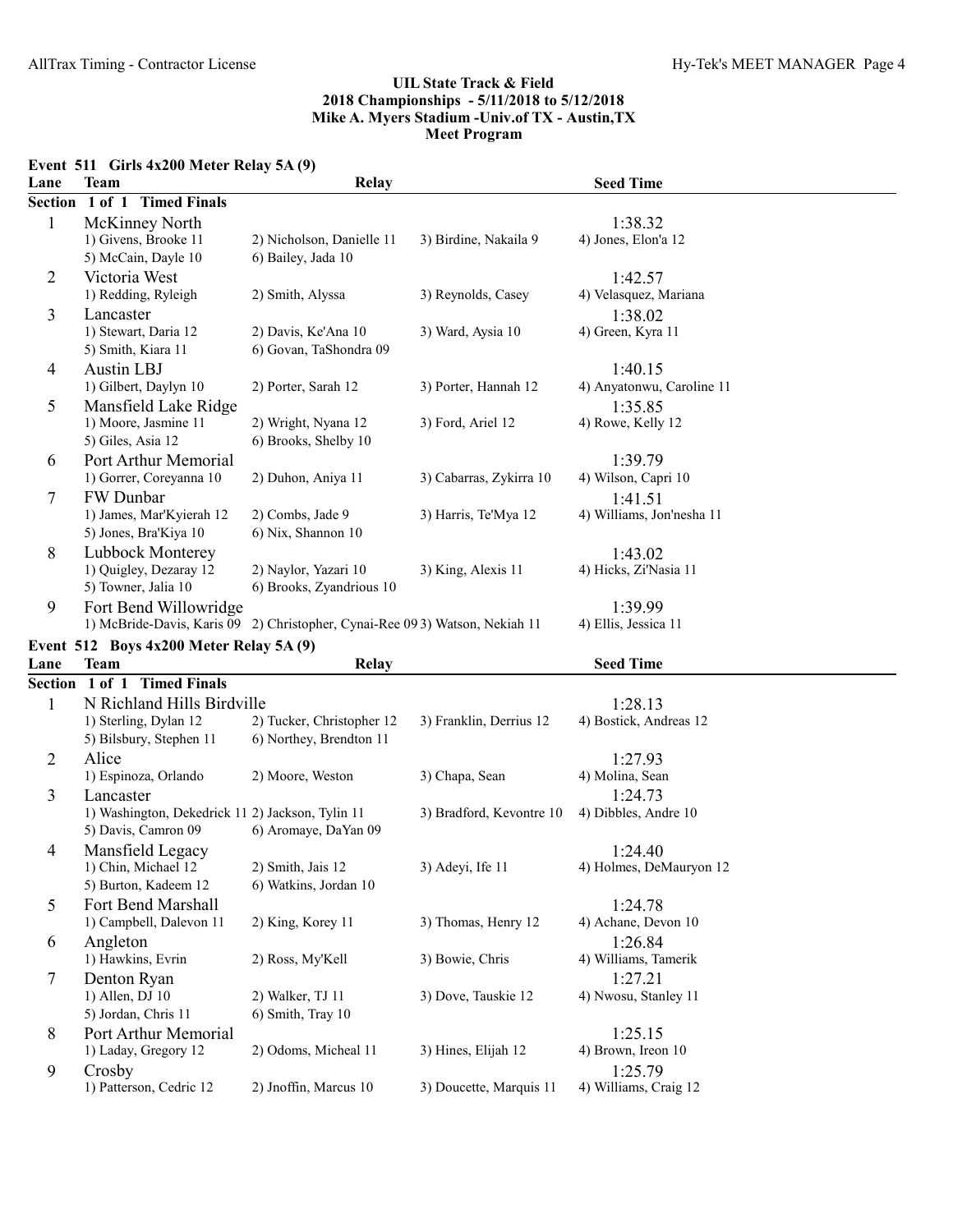|                | Event 513 Girls 400 Meter Dash 5A (9)           |    |                                                  |                  |  |
|----------------|-------------------------------------------------|----|--------------------------------------------------|------------------|--|
| Lane           | <b>Name</b>                                     |    | Year School                                      | <b>Seed Time</b> |  |
|                | Section 1 of 1 Timed Finals                     |    |                                                  |                  |  |
| 1              | Wells, Payton                                   |    | 12 Fort Bend Marshall                            | 55.93            |  |
| $\overline{2}$ | Williams, Whitney                               |    | 11 Frisco                                        | 55.02            |  |
| 3              | Patterson, Ella                                 |    | 9 Dallas Highland Park                           | 55.50            |  |
| 4              | Goggans, Bailey                                 |    | 9 Marble Falls                                   | 55.55            |  |
| 5              | Lake, Eliana                                    |    | 09 Bridgeland                                    | 55.32            |  |
| 6              | Veasy, A'Zhariah                                |    | 12 Wichita Falls Rider                           | 58.05            |  |
| 7              | Lear, Bailey                                    |    | 12 Frisco Heritage                               | 53.35            |  |
| 8              | Murry, Tia                                      |    | Rosenberg Lamar Consolidated                     | 56.44            |  |
| 9              | Woodson, Raven                                  |    | 12 Lubbock Coronado                              | 58.06            |  |
|                | Event 514 Boys 400 Meter Dash 5A (9)            |    |                                                  |                  |  |
| Lane           | Name                                            |    | Year School                                      | <b>Seed Time</b> |  |
|                | Section 1 of 1 Timed Finals                     |    |                                                  |                  |  |
| $\mathbf{1}$   | White, Joshua                                   |    | 11 El Paso Burges                                | 48.89            |  |
| 2              | Greene, William                                 |    | Angleton                                         | 48.17            |  |
| 3              | Battle, Darren                                  |    | 11 Magnolia                                      | 48.16            |  |
| 4              | Woodard, Gabriel                                |    | 11 FW Trimble Tech                               | 48.66            |  |
|                | Badmus, Tolulope                                |    | Richmond Foster                                  | 48.16            |  |
| 5              |                                                 |    | 11 Mesquite Poteet                               |                  |  |
| 6              | Morris, Dorian                                  |    |                                                  | 48.11            |  |
| 7              | Johnson, Xavier                                 |    | 12 Temple                                        | 47.61            |  |
| 8              | Campbell, Jaelin                                | 12 | College Station                                  | 47.98            |  |
| 9              | Bedell, Dillon                                  |    | 10 Lancaster                                     | 48.76            |  |
|                |                                                 |    |                                                  |                  |  |
|                | Event 515 Girls 300 Meter Hurdles 5A (9)        |    |                                                  |                  |  |
| Lane           | Name                                            |    | Year School                                      | <b>Seed Time</b> |  |
|                | Section 1 of 1 Timed Finals                     |    |                                                  |                  |  |
| $\mathbf{1}$   | Travers, Michaela                               |    | 12 Royse City                                    | 43.86            |  |
| 2              | Holland, Kelaysia                               |    | 9 Denton Braswell                                | 45.51            |  |
| 3              | Schroeder, Makenna                              |    | 11 Brenham                                       | 44.95            |  |
| 4              | Redding, Ryleigh                                |    | Victoria West                                    | 44.46            |  |
| 5              | Pinkney, Breona                                 |    | 12 El Paso Jefferson                             | 45.18            |  |
| 6              | Oboh, Omonigho                                  |    | 12 Fort Bend Elkins                              | 43.62            |  |
| 7              | Shepherd, Brooke                                |    | 12 Frisco Heritage                               | 43.08            |  |
| 8              | Watkins, Simone                                 |    | 11 Frisco                                        | 43.15            |  |
| 9              | Cruz, Criselda                                  |    | Alice                                            | 45.32            |  |
|                |                                                 |    |                                                  |                  |  |
| Lane           | Event 516 Boys 300 Meter Hurdles 5A (9)<br>Name |    | Year School                                      | <b>Seed Time</b> |  |
|                | Section 1 of 1 Timed Finals                     |    |                                                  |                  |  |
|                |                                                 |    | 11 Fort Bend Marshall                            |                  |  |
| 1              | Petterway, Matthias                             |    | 10 Boerne Champion                               | 37.55            |  |
| $\overline{2}$ | Fjord, Bowen                                    |    |                                                  | 38.95            |  |
| 3              | Gibson, Garrett                                 |    | 12 Mont Belvieu Barbers Hill<br>El Paso Parkland | 37.48            |  |
| 4              | Jones, Infant                                   | 11 |                                                  | 38.49            |  |
| 5              | Bourgeois, Donte                                | 11 | Austin LBJ                                       | 38.78            |  |
| 6              | Smith, Terry                                    | 11 | Frisco Independence                              | 37.36            |  |
| 7              | Houston-Shepard, Dominick                       | 11 | Fort Bend Marshall                               | 37.09            |  |
| 8<br>9         | Patton, Torick<br>Hardman, Tyler                | 11 | Lancaster<br>12 FW Boswell                       | 37.54<br>38.60   |  |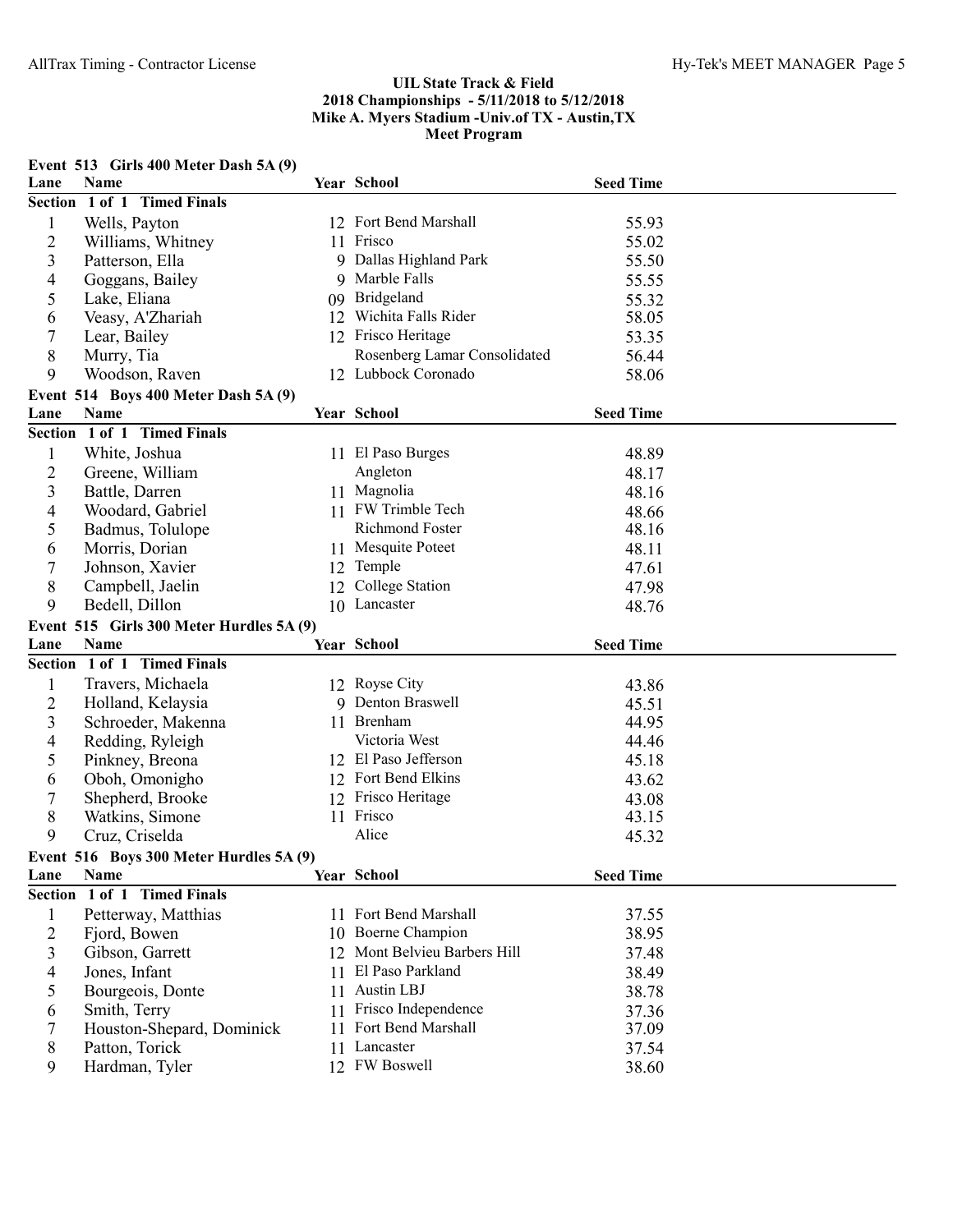| Name<br>Year School<br>Lane<br><b>Seed Time</b><br>Section 1 of 1 Timed Finals<br>12 McKinney North<br>$\mathbf{1}$<br>Martin, Jania<br>24.21<br>$\mathbf{2}$<br>10 Boerne Champion<br>25.42<br>Bolli, Layne<br>3<br>12 Frisco Heritage<br>23.86<br>Lear, Bailey<br>12 Austin LBJ<br>4<br>Porter, Sarah<br>24.94<br>9 FW Trimble Tech<br>5<br>Davis, Kenondra<br>23.96<br>12 Fort Bend Marshall<br>24.24<br>Johnson, Angel<br>6<br>$\tau$<br>12 Mansfield Lake Ridge<br>23.72<br>Rowe, Kelly<br>8<br>09 Fort Bend Willowridge<br>Christopher, Cynai-Ree<br>24.41<br>9<br>12 Sherman<br>Giles, Sadi<br>24.41<br>Event 518 Boys 200 Meter Dash 5A (9)<br>Year School<br><b>Seed Time</b><br><b>Name</b><br>Section 1 of 1 Timed Finals<br>$\mathbf{1}$<br>McDonald, Tyron<br>12 Austin LBJ<br>22.09<br>$\overline{2}$<br>10 Port Arthur Memorial<br>Brown, Ireon<br>21.10<br>3<br>Crosby<br>Patterson, Cedric<br>21.25<br>12<br>12 FW Trimble Tech<br>4<br>Everly, Keishawn<br>21.20<br>10 Austin LBJ<br>5<br>Scott, Jaleel<br>21.98<br>Mansfield Lake Ridge<br>Curry, Jeremiah<br>6<br>12<br>21.23<br>12 Humble<br>7<br>Booker, Jordan<br>20.78<br>12 Fort Worth Wyatt<br>8<br>Cooper, Corjuan<br>21.81<br>9<br>Jackson, Tylin<br>11 Lancaster<br>21.30<br>Event 519 Girls 1600 Meter Run 5A (9)<br><b>Year School</b><br>Name<br><b>Seed Time</b><br>Section 1 of 1 Timed Finals<br>Hernandez, Jazmin<br>12 Georgetown<br>$\mathbf{1}$<br>5:08.14<br>12 El Paso Burges<br>$\overline{2}$<br>Alcantar, Itzel<br>5:16.62<br>3<br>10 McKinney North<br>Culbreath, London<br>4:53.16<br>9 Cedar Park<br>4<br>Childress, Kaitlyn<br>5:11.57<br>5<br>Mission Sharyland<br>Diaz, Valeria<br>5:14.21<br>09 Frisco Reedy<br>Stegmann, Colleen<br>6<br>5:02.26<br>12 Frisco Liberty<br>7<br>Fish, Carrie<br>4:59.10<br>Laredo Nixon<br>8<br>Rodriguez, Alexa<br>5:15.87<br>9<br>9 Canyon<br>Davis, Gabi<br>5:16.41<br>Event 520 Boys 1600 Meter Run 5A (9)<br>Year School<br>Name<br>Lane<br><b>Seed Time</b><br>Section 1 of 1 Timed Finals<br>Mercedes<br>$\mathbf{1}$<br>Cavazos, Dominic<br>4:20.07<br>$\overline{2}$<br>Holt, Bobby<br>11 Dripping Springs<br>4:22.14<br>3<br>12 Huntsville<br>del Rio, Evan<br>4:22.95<br>Frisco Wakeland<br>Hendrix, Nick<br>4<br>4:21.42<br>11<br>10 Aledo<br>5<br>Morris, Graydon<br>4:21.41<br>Dallas Adamson<br>Armendariz, Sergio<br>6<br>12<br>4:20.89<br>10 Lucas Lovejoy<br>7<br>Muirhead, Will<br>4:19.79<br>12 Brenham<br>8<br>Kunkel, Cash<br>4:21.97 |      | Event 517 Girls 200 Meter Dash 5A (9) |  |  |
|-----------------------------------------------------------------------------------------------------------------------------------------------------------------------------------------------------------------------------------------------------------------------------------------------------------------------------------------------------------------------------------------------------------------------------------------------------------------------------------------------------------------------------------------------------------------------------------------------------------------------------------------------------------------------------------------------------------------------------------------------------------------------------------------------------------------------------------------------------------------------------------------------------------------------------------------------------------------------------------------------------------------------------------------------------------------------------------------------------------------------------------------------------------------------------------------------------------------------------------------------------------------------------------------------------------------------------------------------------------------------------------------------------------------------------------------------------------------------------------------------------------------------------------------------------------------------------------------------------------------------------------------------------------------------------------------------------------------------------------------------------------------------------------------------------------------------------------------------------------------------------------------------------------------------------------------------------------------------------------------------------------------------------------------------------------------------------------------------------------------------------------------------------------------------------------------------------------------------------------------------------------------------------------------------------------------------------------------------------------------------------------------------------------------------------------------------------------------------------------------------|------|---------------------------------------|--|--|
|                                                                                                                                                                                                                                                                                                                                                                                                                                                                                                                                                                                                                                                                                                                                                                                                                                                                                                                                                                                                                                                                                                                                                                                                                                                                                                                                                                                                                                                                                                                                                                                                                                                                                                                                                                                                                                                                                                                                                                                                                                                                                                                                                                                                                                                                                                                                                                                                                                                                                               |      |                                       |  |  |
|                                                                                                                                                                                                                                                                                                                                                                                                                                                                                                                                                                                                                                                                                                                                                                                                                                                                                                                                                                                                                                                                                                                                                                                                                                                                                                                                                                                                                                                                                                                                                                                                                                                                                                                                                                                                                                                                                                                                                                                                                                                                                                                                                                                                                                                                                                                                                                                                                                                                                               |      |                                       |  |  |
|                                                                                                                                                                                                                                                                                                                                                                                                                                                                                                                                                                                                                                                                                                                                                                                                                                                                                                                                                                                                                                                                                                                                                                                                                                                                                                                                                                                                                                                                                                                                                                                                                                                                                                                                                                                                                                                                                                                                                                                                                                                                                                                                                                                                                                                                                                                                                                                                                                                                                               |      |                                       |  |  |
|                                                                                                                                                                                                                                                                                                                                                                                                                                                                                                                                                                                                                                                                                                                                                                                                                                                                                                                                                                                                                                                                                                                                                                                                                                                                                                                                                                                                                                                                                                                                                                                                                                                                                                                                                                                                                                                                                                                                                                                                                                                                                                                                                                                                                                                                                                                                                                                                                                                                                               |      |                                       |  |  |
|                                                                                                                                                                                                                                                                                                                                                                                                                                                                                                                                                                                                                                                                                                                                                                                                                                                                                                                                                                                                                                                                                                                                                                                                                                                                                                                                                                                                                                                                                                                                                                                                                                                                                                                                                                                                                                                                                                                                                                                                                                                                                                                                                                                                                                                                                                                                                                                                                                                                                               |      |                                       |  |  |
|                                                                                                                                                                                                                                                                                                                                                                                                                                                                                                                                                                                                                                                                                                                                                                                                                                                                                                                                                                                                                                                                                                                                                                                                                                                                                                                                                                                                                                                                                                                                                                                                                                                                                                                                                                                                                                                                                                                                                                                                                                                                                                                                                                                                                                                                                                                                                                                                                                                                                               |      |                                       |  |  |
|                                                                                                                                                                                                                                                                                                                                                                                                                                                                                                                                                                                                                                                                                                                                                                                                                                                                                                                                                                                                                                                                                                                                                                                                                                                                                                                                                                                                                                                                                                                                                                                                                                                                                                                                                                                                                                                                                                                                                                                                                                                                                                                                                                                                                                                                                                                                                                                                                                                                                               |      |                                       |  |  |
|                                                                                                                                                                                                                                                                                                                                                                                                                                                                                                                                                                                                                                                                                                                                                                                                                                                                                                                                                                                                                                                                                                                                                                                                                                                                                                                                                                                                                                                                                                                                                                                                                                                                                                                                                                                                                                                                                                                                                                                                                                                                                                                                                                                                                                                                                                                                                                                                                                                                                               |      |                                       |  |  |
|                                                                                                                                                                                                                                                                                                                                                                                                                                                                                                                                                                                                                                                                                                                                                                                                                                                                                                                                                                                                                                                                                                                                                                                                                                                                                                                                                                                                                                                                                                                                                                                                                                                                                                                                                                                                                                                                                                                                                                                                                                                                                                                                                                                                                                                                                                                                                                                                                                                                                               |      |                                       |  |  |
|                                                                                                                                                                                                                                                                                                                                                                                                                                                                                                                                                                                                                                                                                                                                                                                                                                                                                                                                                                                                                                                                                                                                                                                                                                                                                                                                                                                                                                                                                                                                                                                                                                                                                                                                                                                                                                                                                                                                                                                                                                                                                                                                                                                                                                                                                                                                                                                                                                                                                               |      |                                       |  |  |
|                                                                                                                                                                                                                                                                                                                                                                                                                                                                                                                                                                                                                                                                                                                                                                                                                                                                                                                                                                                                                                                                                                                                                                                                                                                                                                                                                                                                                                                                                                                                                                                                                                                                                                                                                                                                                                                                                                                                                                                                                                                                                                                                                                                                                                                                                                                                                                                                                                                                                               |      |                                       |  |  |
|                                                                                                                                                                                                                                                                                                                                                                                                                                                                                                                                                                                                                                                                                                                                                                                                                                                                                                                                                                                                                                                                                                                                                                                                                                                                                                                                                                                                                                                                                                                                                                                                                                                                                                                                                                                                                                                                                                                                                                                                                                                                                                                                                                                                                                                                                                                                                                                                                                                                                               |      |                                       |  |  |
|                                                                                                                                                                                                                                                                                                                                                                                                                                                                                                                                                                                                                                                                                                                                                                                                                                                                                                                                                                                                                                                                                                                                                                                                                                                                                                                                                                                                                                                                                                                                                                                                                                                                                                                                                                                                                                                                                                                                                                                                                                                                                                                                                                                                                                                                                                                                                                                                                                                                                               | Lane |                                       |  |  |
|                                                                                                                                                                                                                                                                                                                                                                                                                                                                                                                                                                                                                                                                                                                                                                                                                                                                                                                                                                                                                                                                                                                                                                                                                                                                                                                                                                                                                                                                                                                                                                                                                                                                                                                                                                                                                                                                                                                                                                                                                                                                                                                                                                                                                                                                                                                                                                                                                                                                                               |      |                                       |  |  |
|                                                                                                                                                                                                                                                                                                                                                                                                                                                                                                                                                                                                                                                                                                                                                                                                                                                                                                                                                                                                                                                                                                                                                                                                                                                                                                                                                                                                                                                                                                                                                                                                                                                                                                                                                                                                                                                                                                                                                                                                                                                                                                                                                                                                                                                                                                                                                                                                                                                                                               |      |                                       |  |  |
|                                                                                                                                                                                                                                                                                                                                                                                                                                                                                                                                                                                                                                                                                                                                                                                                                                                                                                                                                                                                                                                                                                                                                                                                                                                                                                                                                                                                                                                                                                                                                                                                                                                                                                                                                                                                                                                                                                                                                                                                                                                                                                                                                                                                                                                                                                                                                                                                                                                                                               |      |                                       |  |  |
|                                                                                                                                                                                                                                                                                                                                                                                                                                                                                                                                                                                                                                                                                                                                                                                                                                                                                                                                                                                                                                                                                                                                                                                                                                                                                                                                                                                                                                                                                                                                                                                                                                                                                                                                                                                                                                                                                                                                                                                                                                                                                                                                                                                                                                                                                                                                                                                                                                                                                               |      |                                       |  |  |
|                                                                                                                                                                                                                                                                                                                                                                                                                                                                                                                                                                                                                                                                                                                                                                                                                                                                                                                                                                                                                                                                                                                                                                                                                                                                                                                                                                                                                                                                                                                                                                                                                                                                                                                                                                                                                                                                                                                                                                                                                                                                                                                                                                                                                                                                                                                                                                                                                                                                                               |      |                                       |  |  |
|                                                                                                                                                                                                                                                                                                                                                                                                                                                                                                                                                                                                                                                                                                                                                                                                                                                                                                                                                                                                                                                                                                                                                                                                                                                                                                                                                                                                                                                                                                                                                                                                                                                                                                                                                                                                                                                                                                                                                                                                                                                                                                                                                                                                                                                                                                                                                                                                                                                                                               |      |                                       |  |  |
|                                                                                                                                                                                                                                                                                                                                                                                                                                                                                                                                                                                                                                                                                                                                                                                                                                                                                                                                                                                                                                                                                                                                                                                                                                                                                                                                                                                                                                                                                                                                                                                                                                                                                                                                                                                                                                                                                                                                                                                                                                                                                                                                                                                                                                                                                                                                                                                                                                                                                               |      |                                       |  |  |
|                                                                                                                                                                                                                                                                                                                                                                                                                                                                                                                                                                                                                                                                                                                                                                                                                                                                                                                                                                                                                                                                                                                                                                                                                                                                                                                                                                                                                                                                                                                                                                                                                                                                                                                                                                                                                                                                                                                                                                                                                                                                                                                                                                                                                                                                                                                                                                                                                                                                                               |      |                                       |  |  |
|                                                                                                                                                                                                                                                                                                                                                                                                                                                                                                                                                                                                                                                                                                                                                                                                                                                                                                                                                                                                                                                                                                                                                                                                                                                                                                                                                                                                                                                                                                                                                                                                                                                                                                                                                                                                                                                                                                                                                                                                                                                                                                                                                                                                                                                                                                                                                                                                                                                                                               |      |                                       |  |  |
|                                                                                                                                                                                                                                                                                                                                                                                                                                                                                                                                                                                                                                                                                                                                                                                                                                                                                                                                                                                                                                                                                                                                                                                                                                                                                                                                                                                                                                                                                                                                                                                                                                                                                                                                                                                                                                                                                                                                                                                                                                                                                                                                                                                                                                                                                                                                                                                                                                                                                               |      |                                       |  |  |
|                                                                                                                                                                                                                                                                                                                                                                                                                                                                                                                                                                                                                                                                                                                                                                                                                                                                                                                                                                                                                                                                                                                                                                                                                                                                                                                                                                                                                                                                                                                                                                                                                                                                                                                                                                                                                                                                                                                                                                                                                                                                                                                                                                                                                                                                                                                                                                                                                                                                                               |      |                                       |  |  |
|                                                                                                                                                                                                                                                                                                                                                                                                                                                                                                                                                                                                                                                                                                                                                                                                                                                                                                                                                                                                                                                                                                                                                                                                                                                                                                                                                                                                                                                                                                                                                                                                                                                                                                                                                                                                                                                                                                                                                                                                                                                                                                                                                                                                                                                                                                                                                                                                                                                                                               |      |                                       |  |  |
|                                                                                                                                                                                                                                                                                                                                                                                                                                                                                                                                                                                                                                                                                                                                                                                                                                                                                                                                                                                                                                                                                                                                                                                                                                                                                                                                                                                                                                                                                                                                                                                                                                                                                                                                                                                                                                                                                                                                                                                                                                                                                                                                                                                                                                                                                                                                                                                                                                                                                               |      |                                       |  |  |
|                                                                                                                                                                                                                                                                                                                                                                                                                                                                                                                                                                                                                                                                                                                                                                                                                                                                                                                                                                                                                                                                                                                                                                                                                                                                                                                                                                                                                                                                                                                                                                                                                                                                                                                                                                                                                                                                                                                                                                                                                                                                                                                                                                                                                                                                                                                                                                                                                                                                                               | Lane |                                       |  |  |
|                                                                                                                                                                                                                                                                                                                                                                                                                                                                                                                                                                                                                                                                                                                                                                                                                                                                                                                                                                                                                                                                                                                                                                                                                                                                                                                                                                                                                                                                                                                                                                                                                                                                                                                                                                                                                                                                                                                                                                                                                                                                                                                                                                                                                                                                                                                                                                                                                                                                                               |      |                                       |  |  |
|                                                                                                                                                                                                                                                                                                                                                                                                                                                                                                                                                                                                                                                                                                                                                                                                                                                                                                                                                                                                                                                                                                                                                                                                                                                                                                                                                                                                                                                                                                                                                                                                                                                                                                                                                                                                                                                                                                                                                                                                                                                                                                                                                                                                                                                                                                                                                                                                                                                                                               |      |                                       |  |  |
|                                                                                                                                                                                                                                                                                                                                                                                                                                                                                                                                                                                                                                                                                                                                                                                                                                                                                                                                                                                                                                                                                                                                                                                                                                                                                                                                                                                                                                                                                                                                                                                                                                                                                                                                                                                                                                                                                                                                                                                                                                                                                                                                                                                                                                                                                                                                                                                                                                                                                               |      |                                       |  |  |
|                                                                                                                                                                                                                                                                                                                                                                                                                                                                                                                                                                                                                                                                                                                                                                                                                                                                                                                                                                                                                                                                                                                                                                                                                                                                                                                                                                                                                                                                                                                                                                                                                                                                                                                                                                                                                                                                                                                                                                                                                                                                                                                                                                                                                                                                                                                                                                                                                                                                                               |      |                                       |  |  |
|                                                                                                                                                                                                                                                                                                                                                                                                                                                                                                                                                                                                                                                                                                                                                                                                                                                                                                                                                                                                                                                                                                                                                                                                                                                                                                                                                                                                                                                                                                                                                                                                                                                                                                                                                                                                                                                                                                                                                                                                                                                                                                                                                                                                                                                                                                                                                                                                                                                                                               |      |                                       |  |  |
|                                                                                                                                                                                                                                                                                                                                                                                                                                                                                                                                                                                                                                                                                                                                                                                                                                                                                                                                                                                                                                                                                                                                                                                                                                                                                                                                                                                                                                                                                                                                                                                                                                                                                                                                                                                                                                                                                                                                                                                                                                                                                                                                                                                                                                                                                                                                                                                                                                                                                               |      |                                       |  |  |
|                                                                                                                                                                                                                                                                                                                                                                                                                                                                                                                                                                                                                                                                                                                                                                                                                                                                                                                                                                                                                                                                                                                                                                                                                                                                                                                                                                                                                                                                                                                                                                                                                                                                                                                                                                                                                                                                                                                                                                                                                                                                                                                                                                                                                                                                                                                                                                                                                                                                                               |      |                                       |  |  |
|                                                                                                                                                                                                                                                                                                                                                                                                                                                                                                                                                                                                                                                                                                                                                                                                                                                                                                                                                                                                                                                                                                                                                                                                                                                                                                                                                                                                                                                                                                                                                                                                                                                                                                                                                                                                                                                                                                                                                                                                                                                                                                                                                                                                                                                                                                                                                                                                                                                                                               |      |                                       |  |  |
|                                                                                                                                                                                                                                                                                                                                                                                                                                                                                                                                                                                                                                                                                                                                                                                                                                                                                                                                                                                                                                                                                                                                                                                                                                                                                                                                                                                                                                                                                                                                                                                                                                                                                                                                                                                                                                                                                                                                                                                                                                                                                                                                                                                                                                                                                                                                                                                                                                                                                               |      |                                       |  |  |
|                                                                                                                                                                                                                                                                                                                                                                                                                                                                                                                                                                                                                                                                                                                                                                                                                                                                                                                                                                                                                                                                                                                                                                                                                                                                                                                                                                                                                                                                                                                                                                                                                                                                                                                                                                                                                                                                                                                                                                                                                                                                                                                                                                                                                                                                                                                                                                                                                                                                                               |      |                                       |  |  |
|                                                                                                                                                                                                                                                                                                                                                                                                                                                                                                                                                                                                                                                                                                                                                                                                                                                                                                                                                                                                                                                                                                                                                                                                                                                                                                                                                                                                                                                                                                                                                                                                                                                                                                                                                                                                                                                                                                                                                                                                                                                                                                                                                                                                                                                                                                                                                                                                                                                                                               |      |                                       |  |  |
|                                                                                                                                                                                                                                                                                                                                                                                                                                                                                                                                                                                                                                                                                                                                                                                                                                                                                                                                                                                                                                                                                                                                                                                                                                                                                                                                                                                                                                                                                                                                                                                                                                                                                                                                                                                                                                                                                                                                                                                                                                                                                                                                                                                                                                                                                                                                                                                                                                                                                               |      |                                       |  |  |
|                                                                                                                                                                                                                                                                                                                                                                                                                                                                                                                                                                                                                                                                                                                                                                                                                                                                                                                                                                                                                                                                                                                                                                                                                                                                                                                                                                                                                                                                                                                                                                                                                                                                                                                                                                                                                                                                                                                                                                                                                                                                                                                                                                                                                                                                                                                                                                                                                                                                                               |      |                                       |  |  |
|                                                                                                                                                                                                                                                                                                                                                                                                                                                                                                                                                                                                                                                                                                                                                                                                                                                                                                                                                                                                                                                                                                                                                                                                                                                                                                                                                                                                                                                                                                                                                                                                                                                                                                                                                                                                                                                                                                                                                                                                                                                                                                                                                                                                                                                                                                                                                                                                                                                                                               |      |                                       |  |  |
|                                                                                                                                                                                                                                                                                                                                                                                                                                                                                                                                                                                                                                                                                                                                                                                                                                                                                                                                                                                                                                                                                                                                                                                                                                                                                                                                                                                                                                                                                                                                                                                                                                                                                                                                                                                                                                                                                                                                                                                                                                                                                                                                                                                                                                                                                                                                                                                                                                                                                               |      |                                       |  |  |
|                                                                                                                                                                                                                                                                                                                                                                                                                                                                                                                                                                                                                                                                                                                                                                                                                                                                                                                                                                                                                                                                                                                                                                                                                                                                                                                                                                                                                                                                                                                                                                                                                                                                                                                                                                                                                                                                                                                                                                                                                                                                                                                                                                                                                                                                                                                                                                                                                                                                                               |      |                                       |  |  |
|                                                                                                                                                                                                                                                                                                                                                                                                                                                                                                                                                                                                                                                                                                                                                                                                                                                                                                                                                                                                                                                                                                                                                                                                                                                                                                                                                                                                                                                                                                                                                                                                                                                                                                                                                                                                                                                                                                                                                                                                                                                                                                                                                                                                                                                                                                                                                                                                                                                                                               |      |                                       |  |  |
|                                                                                                                                                                                                                                                                                                                                                                                                                                                                                                                                                                                                                                                                                                                                                                                                                                                                                                                                                                                                                                                                                                                                                                                                                                                                                                                                                                                                                                                                                                                                                                                                                                                                                                                                                                                                                                                                                                                                                                                                                                                                                                                                                                                                                                                                                                                                                                                                                                                                                               |      |                                       |  |  |
|                                                                                                                                                                                                                                                                                                                                                                                                                                                                                                                                                                                                                                                                                                                                                                                                                                                                                                                                                                                                                                                                                                                                                                                                                                                                                                                                                                                                                                                                                                                                                                                                                                                                                                                                                                                                                                                                                                                                                                                                                                                                                                                                                                                                                                                                                                                                                                                                                                                                                               |      |                                       |  |  |
|                                                                                                                                                                                                                                                                                                                                                                                                                                                                                                                                                                                                                                                                                                                                                                                                                                                                                                                                                                                                                                                                                                                                                                                                                                                                                                                                                                                                                                                                                                                                                                                                                                                                                                                                                                                                                                                                                                                                                                                                                                                                                                                                                                                                                                                                                                                                                                                                                                                                                               |      |                                       |  |  |
| 10 El Paso Hanks<br>Abeyta, Michael<br>9<br>4:21.48                                                                                                                                                                                                                                                                                                                                                                                                                                                                                                                                                                                                                                                                                                                                                                                                                                                                                                                                                                                                                                                                                                                                                                                                                                                                                                                                                                                                                                                                                                                                                                                                                                                                                                                                                                                                                                                                                                                                                                                                                                                                                                                                                                                                                                                                                                                                                                                                                                           |      |                                       |  |  |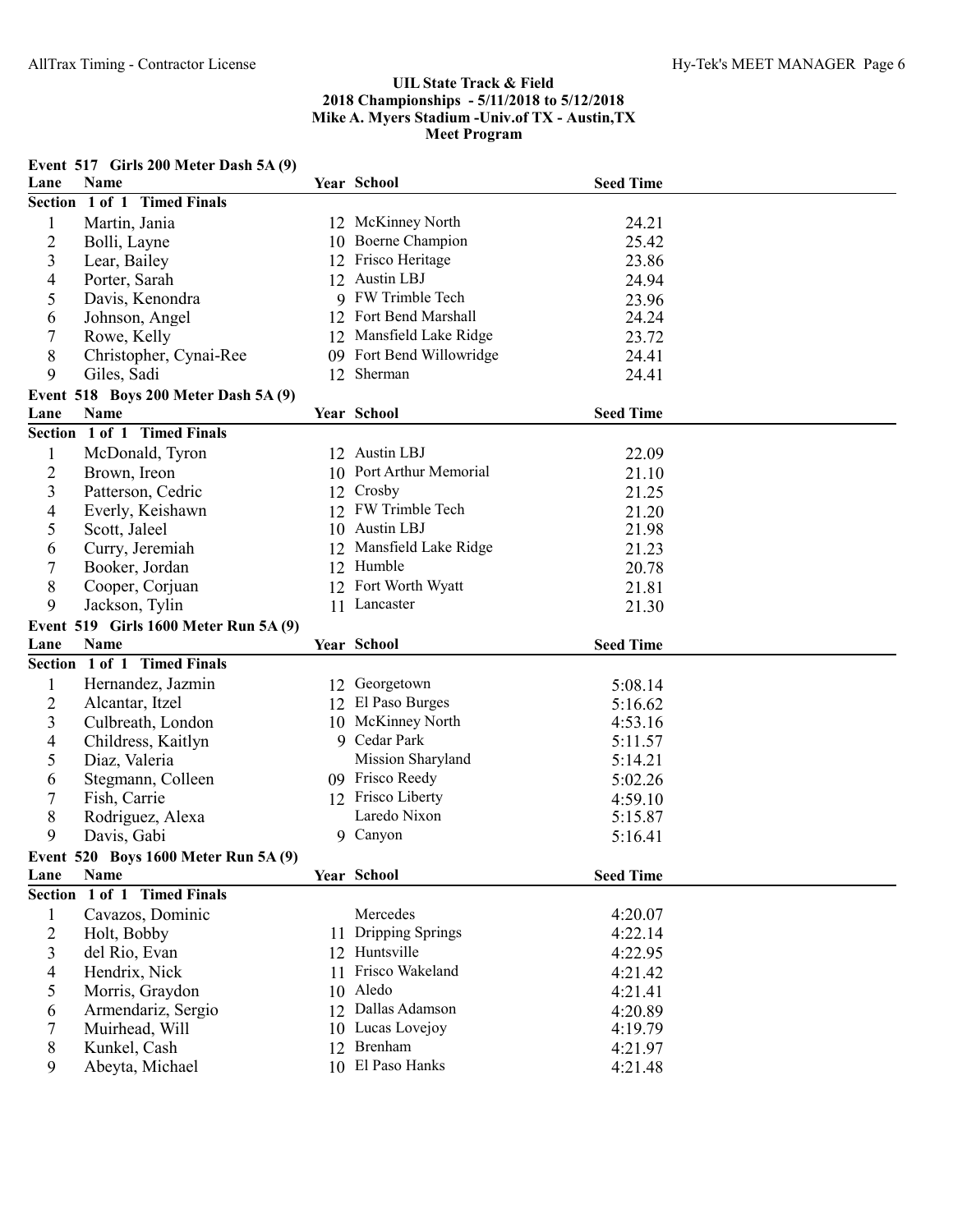|                               | Event $521$ Girls $4x400$ Meter Relay $5A(9)$ |  |
|-------------------------------|-----------------------------------------------|--|
| $\mathbf{I}$ and $\mathbf{I}$ |                                               |  |

| Lane           | <b>Team</b>                                         | <b>Relay</b>                                 |                                                | <b>Seed Time</b>                     |  |
|----------------|-----------------------------------------------------|----------------------------------------------|------------------------------------------------|--------------------------------------|--|
| Section        | 1 of 1 Timed Finals                                 |                                              |                                                |                                      |  |
| 1              | Lancaster                                           |                                              |                                                | 3:46.27                              |  |
|                | 1) Ward, Aysia 10                                   | 2) Gillespie, Denicia 12                     | 3) Stefanos, Nala 10                           | 4) Atlas, Tylantiss 12               |  |
|                | 5) Stewart, Daria 12                                | 6) Ingram, Keali 09                          |                                                |                                      |  |
| $\overline{2}$ | Manvel                                              |                                              |                                                | 3:51.64                              |  |
|                | 1) Wynn, Rayah 09                                   | 2) Harvey, Taylor 12                         | 3) Keys, Thurneisha 12                         | 4) Sims, Ja'Dasia 09                 |  |
| 3              | Canyon                                              |                                              |                                                | 3:58.59                              |  |
|                | 1) Taylor, Ryleigh 9                                | 2) Speegle, Caitlynne 11                     | 3) Grimes, Mackenzie 11                        | 4) Harris, Alyssa 10                 |  |
|                | 5) Rolan, Madi 12                                   | 6) St. Romain, Bailey 9                      |                                                |                                      |  |
| $\overline{4}$ | McKinney North                                      |                                              |                                                | 3:42.59                              |  |
|                | 1) Givens, Brooke 11                                | 2) Jones, Elon'a 12                          | 3) Nicholson, Danielle 11                      | 4) Martin, Jania 12                  |  |
|                | 5) Culbreath, London 10                             | 6) Rodriguez, Clintasia 09                   |                                                |                                      |  |
| 5              | Fort Bend Marshall                                  |                                              |                                                | 3:47.73                              |  |
|                | 1) Ruth, Alexandria 10                              | 2) Raspberry, Makenli 12                     | 3) Johnson, Doneshia 10                        | 4) Wells, Payton 12                  |  |
|                |                                                     |                                              |                                                |                                      |  |
| 6              | Lubbock Coronado                                    | 2) Adams, TerriYona 11                       | 3) Woodson, Raven 12                           | 3:55.14                              |  |
|                | 1) Lilly, Daycha 12<br>5) Domingo, Shaneedra 9      | 6) Anderson, Callahan 9                      |                                                | 4) Lilly, Diamond 11                 |  |
|                |                                                     |                                              |                                                |                                      |  |
| 7              | Boerne Champion                                     |                                              |                                                | 3:53.13                              |  |
|                | 1) Stadler, Hayden 11                               | 2) Burkey, Reese 10                          | 3) Fulgham, Ashlyn 10                          | 4) Bolli, Layne 10                   |  |
| 8              | Frisco Heritage                                     |                                              |                                                | 3:48.01                              |  |
|                | 1) McCallon, Jaidyn 12                              | 2) Jones, Peyton 12                          | 3) McCallon, Jaidah 12                         | 4) Shepherd, Brooke 12               |  |
|                | 5) Lear, Bailey 12                                  | 6) O'Dneal, Samaiya 11                       |                                                |                                      |  |
| 9              | <b>Austin LBJ</b>                                   |                                              |                                                | 3:53.25                              |  |
|                | 1) Clubine Horowitz, Lena 092) Horowitz, Rachel 11  |                                              | 3) Gilbert, Daylyn 10                          | 4) Porter, Hannah 12                 |  |
|                | Event 522 Boys 4x400 Meter Relay 5A (9)             |                                              |                                                |                                      |  |
| Lane           | <b>Team</b>                                         | <b>Relay</b>                                 |                                                | <b>Seed Time</b>                     |  |
|                | Section 1 of 1 Timed Finals                         |                                              |                                                |                                      |  |
| 1              | McKinney North                                      |                                              |                                                | 3:19.59                              |  |
|                | 1) Johnson, Tahj 12                                 | 2) Jackson, Gage 11                          | 3) Collett, Connor 12                          | 4) Arnold, Jake 11                   |  |
|                | 5) Torrence, Jaylan 11                              |                                              |                                                |                                      |  |
| $\overline{2}$ | Lubbock Cooper                                      |                                              |                                                | 3:20.96                              |  |
|                | 1) Johnson, Juwaun 10                               | 2) Kimani, Willy 12                          | 3) Atkinson, Conner 12                         | 4) Virgili, Noah 12                  |  |
|                | 5) Radle, Sean 10                                   | 6) Magnano, Brandon 12                       |                                                |                                      |  |
| 3              | College Station                                     |                                              |                                                | 3:16.15                              |  |
|                | 1) Wellmann, Harrison 12                            | 2) Clarke, Malik 11                          | 3) Windham, Preston 12                         | 4) Campbell, Jaelin 12               |  |
| $\overline{4}$ | <b>Richmond Foster</b>                              |                                              |                                                |                                      |  |
|                |                                                     |                                              |                                                |                                      |  |
| 5              |                                                     |                                              | 3) Williams, Collin                            | 3:17.91<br>4) Wise, Christopher      |  |
|                | 1) Badmus, Tolulope                                 | 2) Cobbin, Christopher                       |                                                |                                      |  |
|                | Fort Bend Marshall                                  |                                              |                                                | 3:15.27                              |  |
|                | 1) Achane, Devon 10                                 | 2) Houston-Shepard, Dominic3) King, Korey 11 |                                                | 4) Thomas, Henry 12                  |  |
| 6              | Lancaster                                           |                                              |                                                | 3:16.66                              |  |
|                | 1) Bedell, Dillon 10                                | 2) Bradford, Kevontre 10                     | 3) Washington, Dekedrick 14) Patton, Torick 11 |                                      |  |
|                | 5) George, Joshua 10                                | 6) Levingston, Trevon 09                     |                                                |                                      |  |
| 7              | FW Chisholm Trail                                   |                                              |                                                | 3:18.71                              |  |
|                | 1) Whaley, Preston 12                               | 2) Davis, Isaiah 11                          | 3) Hooper, Cedric 12                           | 4) Guyette, Jevonta 11               |  |
|                | 5) Franco, Nathan 10                                | 6) Capa, Roberto 11                          |                                                |                                      |  |
| 8              | Corpus Christi Ray                                  |                                              |                                                | 3:20.93                              |  |
|                | 1) Vazquez, Michael                                 | 2) Garza, Jarrett                            | 3) McDonald, Kyle                              | 4) DeAlejandro, Moses                |  |
| 9              | <b>Alvin Shadow Creek</b><br>1) Iroegbu, Kelechi 12 | 2) Thompson, Jerald 11                       | 3) Cruz, Axel 11                               | 3:19.57<br>4) Carmack, Jor'Tavion 10 |  |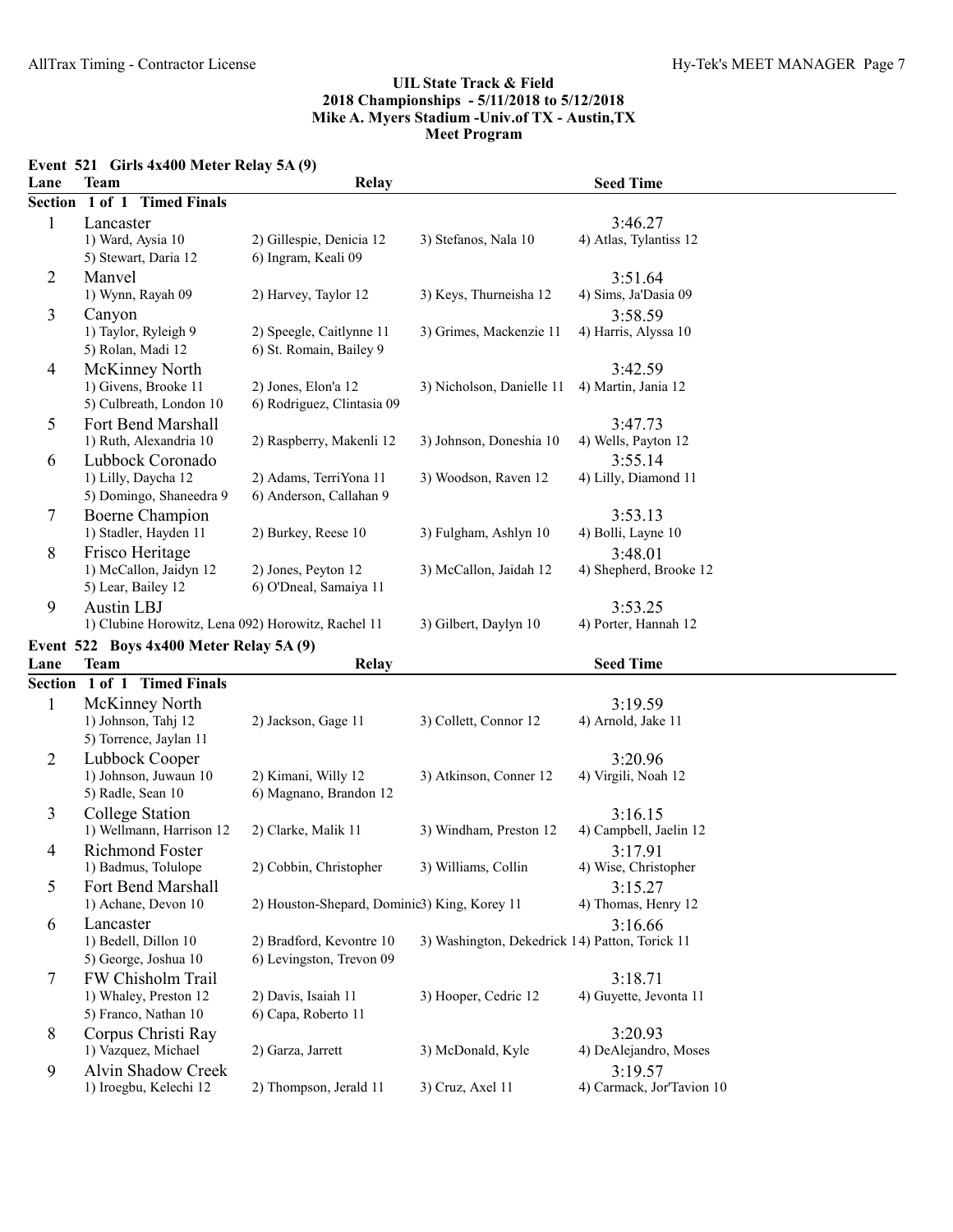|                | Event 523 Girls Discus Throw 5A (9) |    |                                      |                  |
|----------------|-------------------------------------|----|--------------------------------------|------------------|
| Pos            | Name                                |    | Year School                          | <b>Seed Mark</b> |
| Flight         | 1 of 1 Finals                       |    |                                      |                  |
| $\mathbf{1}$   | Rowland, Kayli                      |    | 11 Lubbock Cooper                    | 140-01           |
| $\overline{2}$ | Ross, Shanice                       |    | 11 Elgin                             | 123-07           |
| 3              | Hughes, Audrey                      |    | 11 Canyon                            | 134-07           |
| 4              | Monie, Daizy                        |    | Mission Sharyland Pioneer            | 121-04           |
| 5              | Ugwunze, Chiko                      |    | 12 McKinney North                    | 126-00           |
| 6              | Garcia, Veronica                    |    | Laredo Nixon                         | 138-11           |
| 7              | Ette, Faith                         |    | 12 Mansfield Lake Ridge              | 139-09           |
| 8              | Dollar, Braylyn                     |    | 12 Lubbock Monterey                  | 141-05           |
| 9              | Pollard, Hailey                     |    | 12 Alvin Shadow Creek                | 148-09           |
|                | Event 524 Boys Discus Throw 5A (9)  |    |                                      |                  |
| Pos            | Name                                |    | Year School                          | <b>Seed Mark</b> |
|                | Flight 1 of 1 Finals                |    |                                      |                  |
| $\mathbf{1}$   | Garcia, Miguel                      |    | 12 Lubbock Coronado                  | 164-02           |
| $\overline{c}$ | Lozano, Ronald                      |    | San Antonio Highlands                | 161-04           |
| 3              | Todisco, Dalas                      |    | 12 Ennis                             | 159-02           |
| 4              | Bodden, Andres                      |    | <b>Brownsville Veterans Memorial</b> | 169-10           |
| 5              | Daggs, Nolan                        |    | 12 Arlington Seguin                  | 166-06           |
| 6              | Whitaker, McCord                    |    | 10 Abilene Cooper                    | 163-02           |
| 7              | McDonald, Cooper                    |    | 10 Northwest                         | 172-06           |
| 8              | Slaybaugh, Robert                   |    | 12 Fort Bend Elkins                  | 161-05           |
| 9              | Steward, Cameron                    |    | 12 Red Oak                           |                  |
|                |                                     |    |                                      | 163-06           |
|                |                                     |    |                                      |                  |
|                | Event 525 Girls High Jump 5A (9)    |    |                                      |                  |
| Pos            | Name                                |    | Year School                          | <b>Seed Mark</b> |
| Flight         | 1 of 1 Finals                       |    |                                      |                  |
| $\mathbf{1}$   | Phenix, NeNe                        |    | 11 Lubbock Coronado                  | 5-07.00          |
| $\overline{c}$ | Gillespie, Denicia                  |    | 12 Lancaster                         | 5-04.00          |
| 3              | Kabongo, Nissi                      |    | 11 Frisco Liberty                    | 5-06.00          |
| 4              | Van Zandt, Chardae                  |    | 10 Crosby                            | 5-08.00          |
| 5              | Stuckly, Katherine                  | 12 | Ennis                                | 5-06.00          |
| 6              | Glover, Alex                        | 11 | Magnolia                             | 5-07.00          |
| 7              | Lee, Mary                           | 11 | Seguin                               | 5-06.00          |
| 8              | Harvey, Jazzmine                    |    | 10 Northwest                         | 5-06.00          |
| 9              | Gonzalez, Colby                     |    | Gregory-Portland                     | 5-02.00          |
|                | Event 526 Boys High Jump 5A (9)     |    |                                      |                  |
| Pos            | Name                                |    | Year School                          | <b>Seed Mark</b> |
|                | Flight 1 of 1 Finals                |    |                                      |                  |
| $\mathbf{1}$   | Willis, Gabriel                     |    | 10 Carrollton Creekview              | 6-06.00          |
| $\overline{c}$ | Delozier, Dodge                     |    | 11 Hereford                          | 6-05.00          |
| $\mathfrak{Z}$ | Williams, Keith                     |    | 11 McKinney North                    | 6-05.00          |
| 4              | Riggs, Preston                      |    | 12 Port Neches-Groves                | 6-06.00          |
| 5              | Aleu, Aleu                          | 11 | Austin                               | 6-06.00          |
| 6              | Johnston, Quentin                   | 10 | Temple                               | 6-06.00          |
| 7              | williams, calvin                    |    | 11 Austin                            | 6-07.00          |
| 8              | Farley, Mason<br>Rios, Milo         |    | 12 Joshua<br>12 El Paso Eastlake     | 6-07.00          |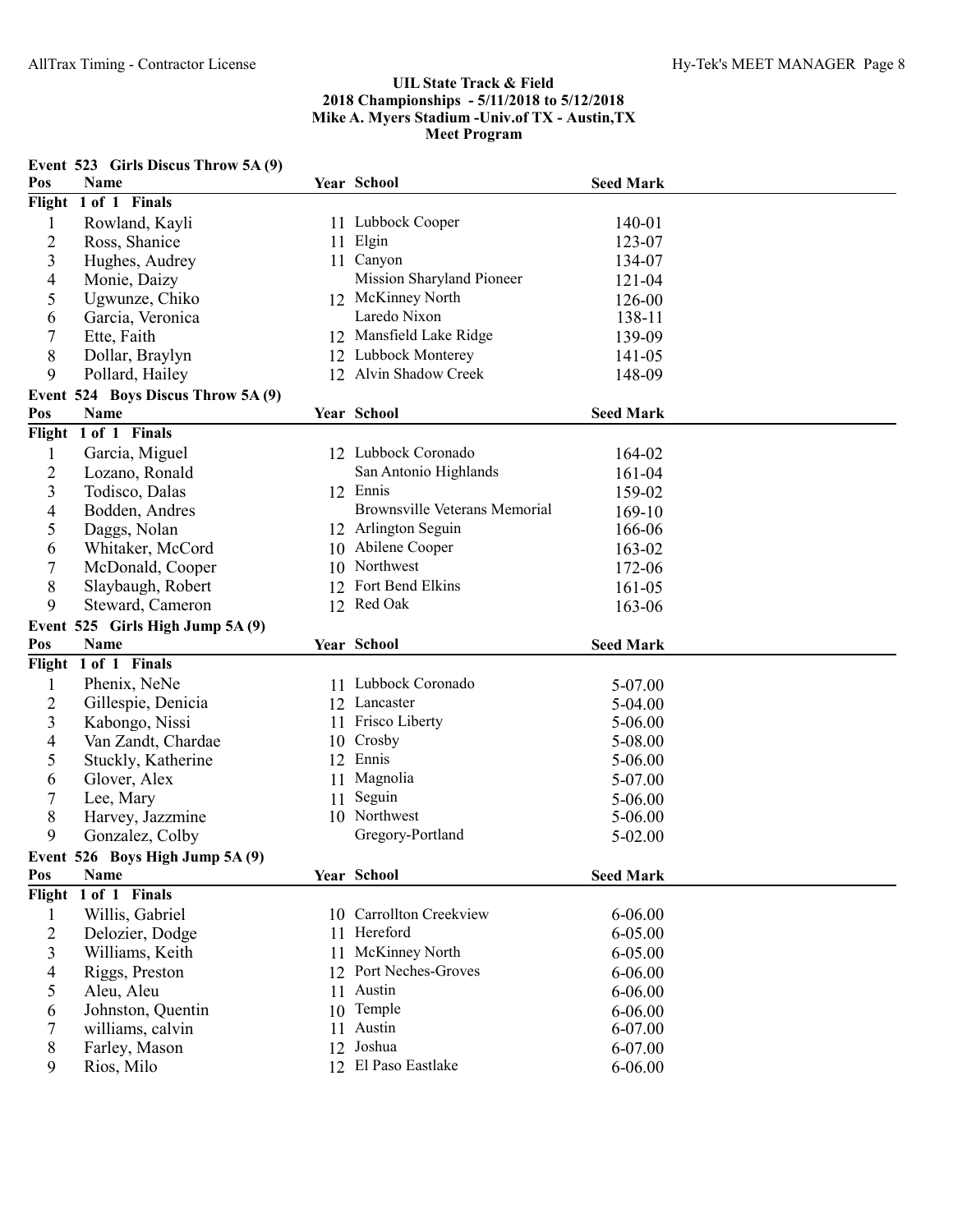|                | Event 527 Girls Long Jump 5A (9)       |    |                              |                      |  |
|----------------|----------------------------------------|----|------------------------------|----------------------|--|
| Pos            | <b>Name</b>                            |    | Year School                  | <b>Seed Mark</b>     |  |
| Flight         | 1 of 1 Finals                          |    |                              |                      |  |
| $\mathbf{1}$   | Droddy, Jacie                          |    | 11 Port Neches-Groves        | 18-01.00             |  |
| $\overline{2}$ | Lemonia, Paige                         |    | 10 Ennis                     | 18-02.25             |  |
| 3              | Marshall, Aniah                        |    | 11 Austin Crockett           | 18-07.00             |  |
| 4              | Moore, Jasmine                         |    | 11 Mansfield Lake Ridge      | 20-00.00             |  |
| 5              | Phenix, NeNe                           |    | 11 Lubbock Coronado          | 18-01.75             |  |
| 6              | Sams, Zarrey                           |    | Rosenberg Terry              | 17-09.75             |  |
| 7              | Taylor, Imani                          |    | 12 Sulphur Springs           | 18-08.25             |  |
| 8              | Ezbon, Nikki                           |    | 10 Amarillo                  | 18-00.25             |  |
| 9              | Jones, Elon'a                          |    | 12 McKinney North            | 18-06.50             |  |
|                | Event 528 Boys Long Jump 5A (9)        |    |                              |                      |  |
| Pos            | Name                                   |    | Year School                  | <b>Seed Mark</b>     |  |
|                | Flight 1 of 1 Finals                   |    |                              |                      |  |
| 1              | Williams, Tamerik                      |    | Angleton                     | 21-09.00             |  |
| $\overline{c}$ | Loving, Alex                           |    | 12 Amarillo                  | 23-11.75             |  |
| $\overline{3}$ | Anderson, Dada                         | 12 | College Station              | 23-02.00             |  |
| 4              | Tolds, CeCori                          | 12 | Manvel                       | 22-11.75             |  |
| 5              | Boyers, Luke                           | 10 | Boerne Champion              | 22-04.50             |  |
| 6              | Venters, Cortland                      | 10 | Hallsville                   | 22-08.75             |  |
| 7              | Price, Xzavia                          |    | 12 FW Dunbar                 | 22-08.00             |  |
| 8              | Van Wagoner, Chase                     |    | 12 Lucas Lovejoy             | 23-06.25             |  |
| 9              | Jackson, Ketron                        |    | 09 Lancaster                 | 22-06.75             |  |
|                | Event 529 Girls Pole Vault 5A (9)      |    |                              |                      |  |
| Pos            | Name                                   |    | Year School                  | <b>Seed Mark</b>     |  |
| Flight         | 1 of 1 Finals                          |    |                              |                      |  |
|                |                                        |    |                              | 11-06.00             |  |
|                |                                        |    |                              |                      |  |
| $\mathbf{1}$   | Guertel, Remy                          |    | 10 Prosper                   |                      |  |
| $\overline{c}$ | Ridgeway, Grace                        |    | 12 Lucas Lovejoy             | 12-00.00             |  |
| 3              | Cardenas, Bianca                       |    | Edcouch-Elsa                 | 13-03.00             |  |
| 4              | Tyer, Allyn                            |    | 11 Northwest Eaton           | 12-00.00             |  |
| 5              | Floerke, Riley                         |    | Gregory-Portland             | 13-09.00             |  |
| 6              | Piper, Montana                         |    | 10 Livingston                | 12-00.00             |  |
| 7              | Redding, Ryleigh                       |    | Victoria West                | 13-00.00             |  |
| 8              | White, Sierra                          |    | 11 Aledo                     | 11-09.00             |  |
| 9              | Campbell, Nastassja                    |    | 12 New Caney                 | 13-00.00             |  |
|                | Event 530 Boys Pole Vault 5A (9)       |    |                              |                      |  |
| Pos            | Name                                   |    | Year School                  | <b>Seed Mark</b>     |  |
|                | Flight 1 of 1 Finals                   |    |                              |                      |  |
| $\mathbf{1}$   | Webb, Campbell                         |    | 12 Bryan                     | 15-06.00             |  |
| $\overline{2}$ | Feliciano, Ethan                       |    | 11 Mansfield Timberview      | 15-00.00             |  |
| 3              | Newman, Cole                           | 11 | Georgetown                   | 15-00.00             |  |
| 4              | Davis, Zach                            | 11 | Aledo                        | 16-00.00             |  |
| 5              | Brown, Ryan                            | 12 | Aledo                        | 15-06.00             |  |
| 6              | Stokes, Brandon                        | 12 | Canyon Randall               | 15-03.00             |  |
| 7              | Schmuhl, Michael                       |    | 11 Frisco Heritage           | 16-00.00             |  |
| 8<br>9         | McCormick, Taylor<br>Hillier, Nicholas |    | Gregory-Portland<br>Angleton | 15-03.00<br>16-00.00 |  |